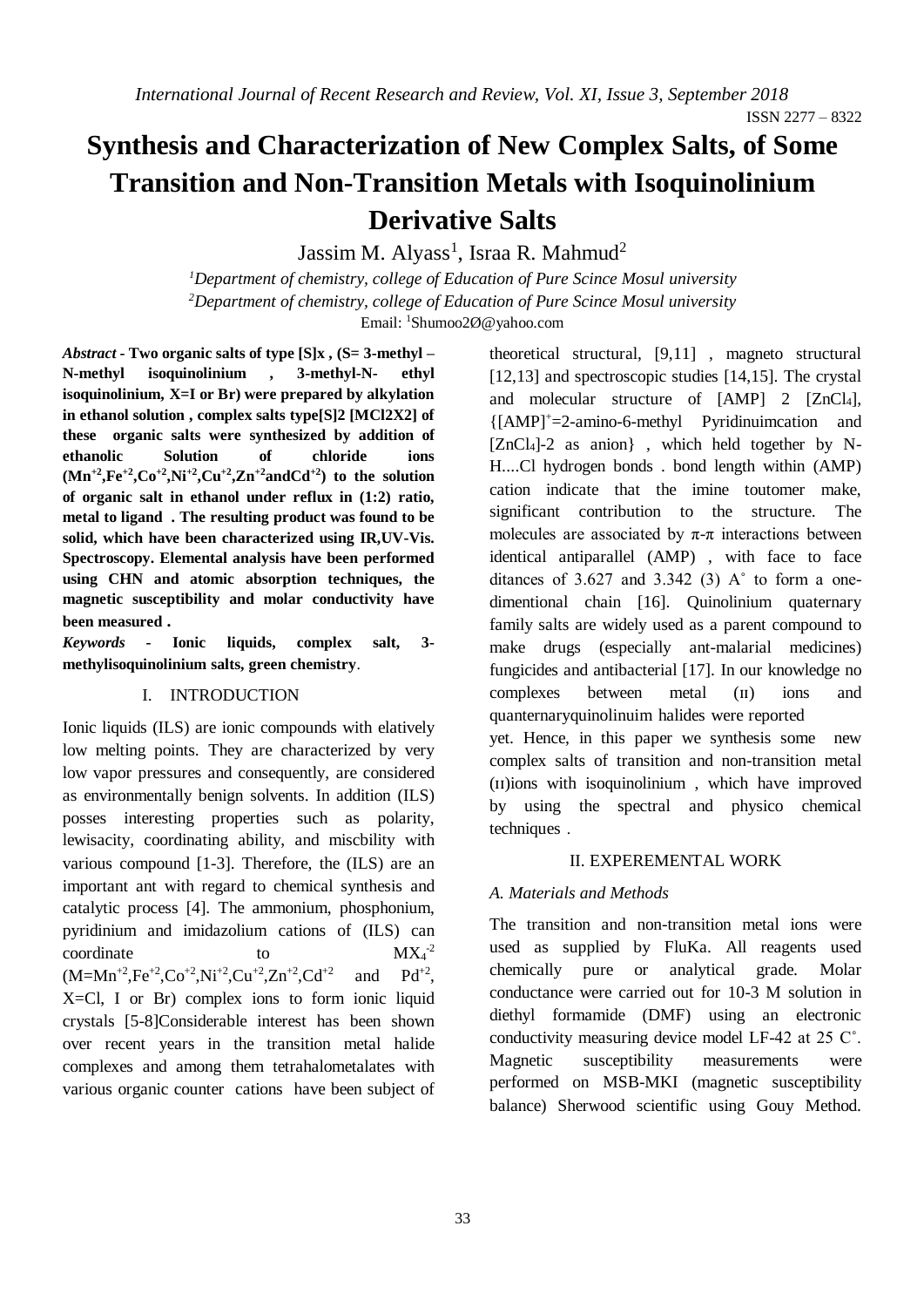The electronic spectra of complex salts were recorded on Shimadzu uv-1800 spectrophotometer at 25C˚ using a 1cm quartz cell. IR spectra were recorded on. Metal analysis was carried out by using an AA240FS Varian instrument for atomic absorption.The qualitative element of the sodium fusion solution of mixed halides, complex salts [19].

## *B. Preparation of 3-Methyl-N-methylisoquinolinium iodide salt*

This salt was prepared by adding  $(0.01 \text{ mole } 1.43 \text{ g})$ of 3-methylisoquinoline disolving in (10 cm3) of absolute ethanol to (0.01 mole, 1.42 g) of methyl iodide in an (50 cm3) round flask. The mixture was refluxed for 2h. Then it was allowed to cool in an ice bath, ethyl acetate (10 cm3) was added to obtain a yellow crystals. Filtered off and washed several times by ethyl acetate and diethyl ether , dried at 50 C˚ for 5h.

## *C. Preparation of 3-methyl-N-ethylisoquinolinium bromide [S2][Br]*

This organic salt was prepared by the same procedure in  $(B)$  by using  $(0.01 \text{ mole}, 1.52g)$  of 3-methyl-Nethylisoquinoline (0.01 mole, 0.95g) of methyl bromide to obtain light brown crystals .

# *D. Synthesis of bis(3-methyl-N-methylisoquinolinium) dichlorodiiodidemetalate (*ɪɪ*), [S1]2[MCl2I2]*

A solution of  $MnCl<sub>2</sub>$ .4H2O, FeCl<sub>2</sub>.2H<sub>2</sub>O  $CoCl<sub>2</sub>.6H<sub>2</sub>O$ , NiCl.6H<sub>2</sub>O, CuCl<sub>2</sub>.2H<sub>2</sub>O, ZnCl<sub>2</sub>, CdCl<sub>2</sub> (0.01 moles) each in absolute ethanol (10 cm3) was added to a solution of  $[S_1][1]$  (0.02 mole, 5.71g) in absolute ethanol (10 cm3). After heating under reflux for 1h , the product solution concentrated to half volume and allowed to cool at room temperature. The precipitate complexes were filtered off. Washed several times with cold ethanol and diethyl ether. dried in an oven for 3h at 50C.˚

## *E. Synthesis of bis (3-methyl-N-ethyl isoquinolinium) dichlorodibromometalate (ΙΙ) [S2]2[MCl2Br2]*

These complexes were synthesized as solid products by employing the above described procedure using (0.02 mole, 5.05g) 3-methyl-N-ethylisoquinolinium bromide instead of iodide salt.

## III. RESULTS AND DISCUSSION

The physical properties, elemental analysis and molar conductivity of organic salts and their complexes are given in table (1) The ionic complexes were air stable at room temperature and coloured solid. All complex salts are new synthesized by the typical reaction of metal ions with 3-methy-Nmethylisoquinoliniumhalids (scheme1) .

$$
2\left[\begin{array}{c}\bigodot^{\mathcal{C}^{th}}_{\mathcal{C}^{th}}\\2\left[\begin{array}{c}\bigodot^{\mathcal{C}^{th}}_{\mathcal{C}^{th}}\right]\bar{x} + \text{MCl}_{2}\longrightarrow\end{array}\right]\left[\begin{array}{c}\bigodot^{\mathcal{C}^{th}}_{\mathcal{C}^{th}}\\R\end{array}\right]_{2}\left[\begin{array}{c}\text{MCl}_{2}X_{2}\end{array}\right]
$$
  

$$
M = Mn^{+2}, \text{Fe}^{+2}, \text{Co}^{+2}, \text{Ni}^{+2}, \text{Cu}^{+2}, \text{Zn+2} \text{ and } \text{Cd}^{+2}
$$

,

X=I oR Br , R=CH3,CH2CH3

The molar conductivity in DMF of organic salts and complexes were between (76 - 82) and (136-170) ohm-1 cm<sup>2</sup> mole-1 , indicates as 1:1 and 1:2 electrolyte nature as expected for organic salts and their complexes respectively [20,21].Also, The metal analysis and CHN analysis data are in a good agreement with the calculated values based on the mentioned formulas of complex salts.

## *A. Infrared Spectral Studies*

The characteristic vibrations assignments of organic salts and their complexes by using CsI or KBr disc are described in table (2). The spectrum of 3-methyl-Nalkylisoquinolinium halides exhibited bands between (3018-3059) cm-1 and (2370-2380)cm-1 are attributed to  $v(C-H)$  aromatic and  $v(N+CH3)$ respectively [22-24].While the bands between (1614- 1651)cm-1 and (1519-1593) cm-1 which belongs to the vibration of  $v(C=N)$  and  $v(C=C)$  respectively [18,24,25]. The infrared spectra of the prepared complex salts exhibited  $v(C=N)cm^{-1}$  the range of  $(1638-1646)$  cm<sup>-1</sup>. the other bands appeared in the range (2320-2416) cm-1 , (1486-1515) cm-1 and  $(2982-3033)$ cm<sup>-1</sup> due to the vibration of v(N+\_CH3)  $v(C=C)$  and  $v(C=H)$  respectively [24,26]. New bands appeared for the prepared complexes in the region 200-4000 cm-1indicates the (M-X) Stretching vibrations [25].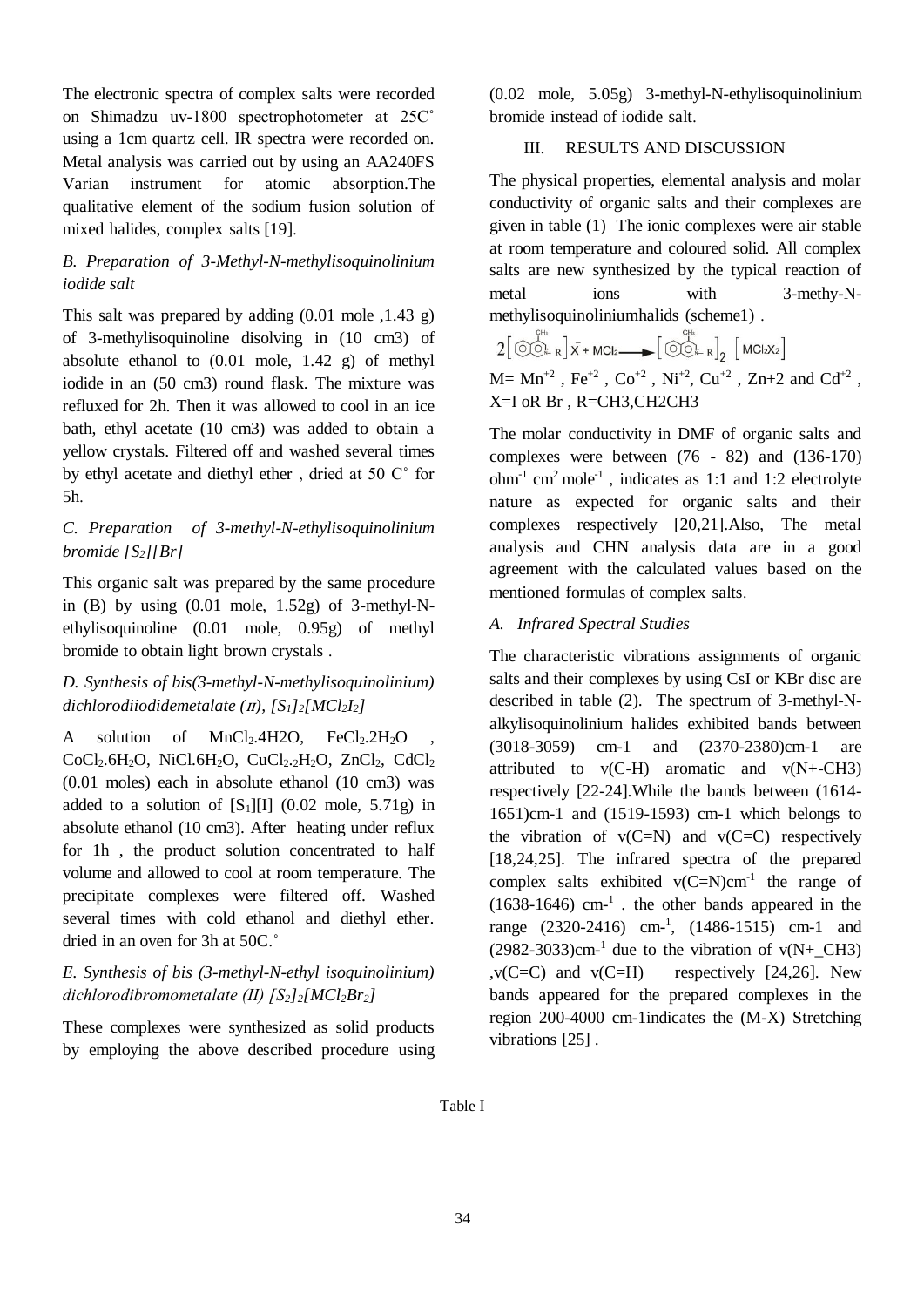|  | physical properties, elemental analysis and molar conductivity of organic salts and their complexes |  |  |  |
|--|-----------------------------------------------------------------------------------------------------|--|--|--|
|  |                                                                                                     |  |  |  |

| compo          |                                                |                 | Yield | Molting  | Molar<br>Conductivity                         | $(\%)$ CHN<br>(Fond )calc. |                |                | $\% M$    |
|----------------|------------------------------------------------|-----------------|-------|----------|-----------------------------------------------|----------------------------|----------------|----------------|-----------|
| undNO          | Compund                                        | colour          | (%)   | Point(C) | $ohm^{-1}$ . mol <sup>-1</sup><br>$.$ cem $2$ | $\mathbf C$                | H              | N              | (calc.)   |
| $\mathbf{1}$   | $S_1$                                          | Pale            | 84.6  | 221      | 76                                            | 46.28                      | 5.07           | 4.90           | .         |
| $\overline{2}$ | $S_2$                                          | yellow<br>brown | 70    | 191      | $\overline{82}$                               | (45.84)                    | (4.38)         | (4.12)         |           |
|                |                                                | Pale            |       |          |                                               | <br>37.93                  | <br>4.15       | <br>4.02       | .<br>7.88 |
| 3              | $[S_1]_2$ [MnCl <sub>2</sub> I <sub>2</sub> ]  | yellow          | 67    | 211      | 136                                           | (37.60)                    | (3.89)         | (4.13)         | (8.04)    |
| 4              | $[S_1]_2$ [FeCl <sub>2</sub> I <sub>2</sub> ]  | brown           | 71    | 202-204  | 169                                           | $\cdots$                   |                |                | 8.10      |
|                |                                                |                 |       |          |                                               |                            |                |                | (7.92)    |
| 5              | $[S_1]_2$ [CoCl <sub>2</sub> I <sub>2</sub> ]  | green           | 67    | 210      | 158                                           | 37.71                      | 4.13           | 3.99           | .         |
|                |                                                |                 |       |          |                                               | (37.02)                    | (4.22)         | (3.89)         |           |
| 6              | $[S_1]_2$ [NiCl <sub>2</sub> I <sub>2</sub> ]  | Plae            | 79    | 222-224  | 157                                           | 37.73                      | 4.13           | 4.00           | 8.38      |
|                |                                                | green           |       |          |                                               | (38.62)                    | (3.67)         | (3.82)         | (9.02)    |
| $\tau$         | $[S_1]_2$ [CuCl <sub>2</sub> I <sub>2</sub> ]  | darck red       | 66    | 171      | 136                                           | 37.47                      | 4.10           | 3.97           | 9.00      |
|                |                                                |                 |       |          |                                               | (37.21)                    | (4.12)         | (3.90)         | (8.78)    |
| 8              | $[S_1]_2$ [ZnCl <sub>2</sub> I <sub>2</sub> ]  | white           | 70    | 261      | 169                                           | 36.97                      | 4.09           | 3.96           | 9.20      |
|                |                                                |                 |       |          |                                               | (37.02)                    | (4.13)         | (3.72)         | (8.49)    |
| 9              | $[S_1]_2$ [CdCl <sub>2</sub> I <sub>2</sub> ]  | white           | 72    | 209      | 169                                           | 35.04<br>(35.96)           | 3.84<br>(4.11) | 3.71<br>(3.42) |           |
|                |                                                |                 |       |          |                                               |                            |                |                | 8.70      |
| 10             | $[S_2]_2$ [MnCl <sub>2</sub> Br <sub>2</sub> ] | white           | 60    | 250      | 156                                           |                            |                |                | (8.13)    |
| 11             |                                                | brown           | 64    | 171      | 171                                           |                            |                |                | 9.28      |
|                | $[S_2]_2$ [FeCl <sub>2</sub> Br <sub>2</sub> ] |                 |       |          |                                               | .                          |                |                | (8.74)    |
| 12             | $[S_2]_2$ [CoCl <sub>2</sub> Br <sub>2</sub> ] | blue            | 86    | 239      | 169                                           |                            |                |                | 9.28      |
|                |                                                |                 |       |          |                                               |                            |                |                | (8.74)    |
| 13             | $[S_2]_2$ [NiCl <sub>2</sub> Br <sub>2</sub> ] | green           | 71    | 240      | 157                                           | 45.41                      | 5.21           | 4.41           | 9.28      |
|                |                                                |                 |       |          |                                               | (44.23)                    | (4.91)         | (3.72)         | (7.93)    |
|                |                                                | dark            |       |          |                                               | 45.07                      | 5.17           | 4.38           | 9.92      |
| 14             | $[S_2]_2$ [CuCl <sub>2</sub> Br <sub>2</sub> ] |                 | 79    | 201      | 169                                           | (44.87)                    | (4.73)         | (4.18)         | (8.90)    |
|                |                                                | red             |       |          |                                               | 44.94                      | 5.15           | 4.36           | 10.18     |
| 15             | $[S_2]_2$ [ZnCl <sub>2</sub> Br <sub>2</sub> ] | white           | 67    | 241      | 134                                           | (44.69)                    | (4.83)         | (3.27)         | (9.94)    |
|                |                                                |                 |       |          |                                               | 41.8                       | 4.80           | 4.06           |           |
| 16             | $[S_2]_2[CdCl_2 Br_2]$                         | white           | 67    | 231      | 169                                           | (40.77)                    | (4.21)         | (3.69)         | .         |

Table II Infrared data  $(cm<sup>-1</sup>)$  of the organic salts of their complexes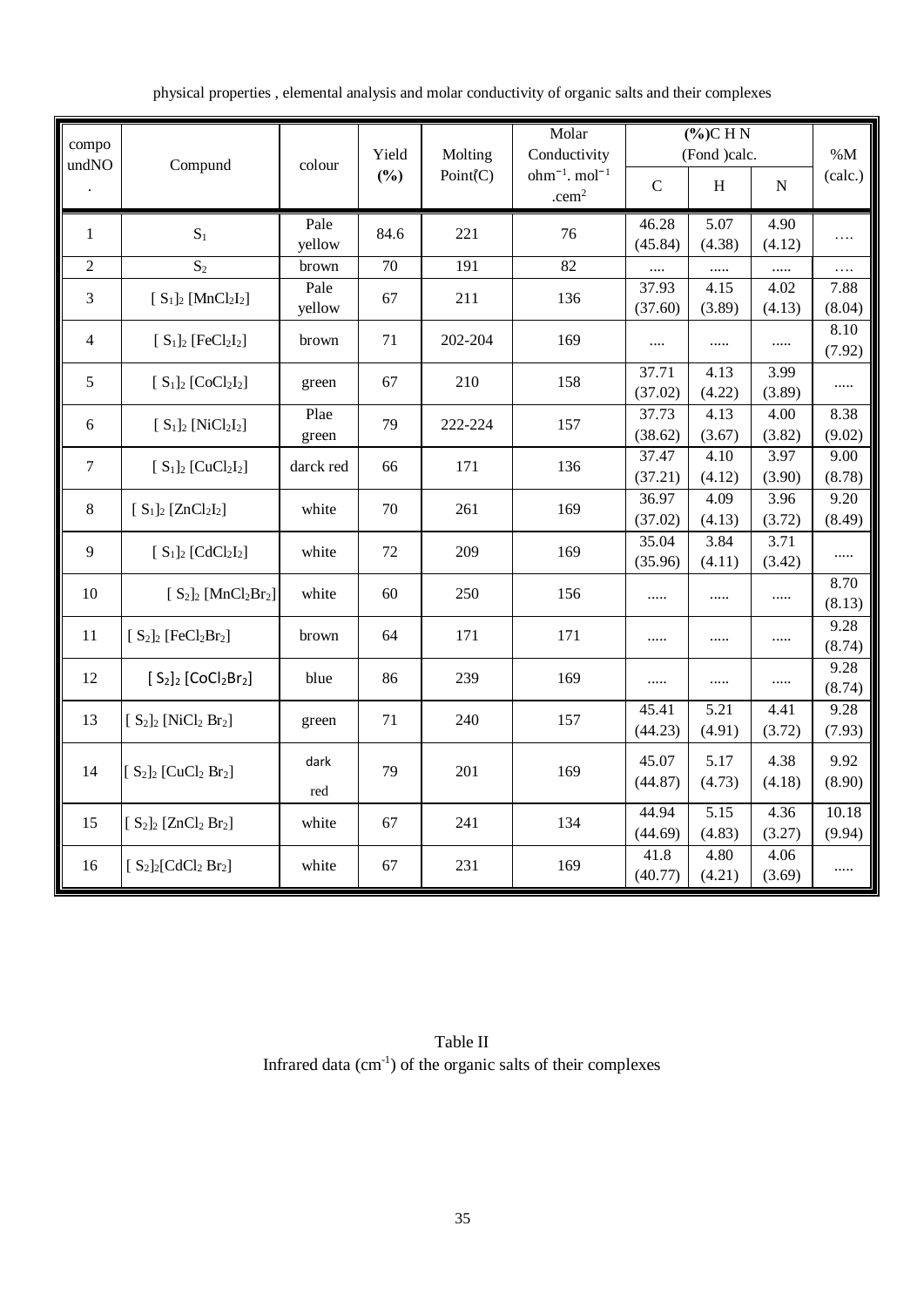| Compound                                       | $v(C-H)$          | $v(N^{\text{+}}\text{-CH})$ | $v(C=N)$          | $v(C=C)$          | $v(M-CI)$        | $v(M-Br)$        | $v(M-I)$         |
|------------------------------------------------|-------------------|-----------------------------|-------------------|-------------------|------------------|------------------|------------------|
| S <sub>1</sub>                                 | $3010_s$          | 2370 <sub>m</sub>           | $16511_{w}$       | $1519_s$          |                  |                  | .                |
| S <sub>2</sub>                                 | $3059_{w}$        | $2380_s$                    | $1614_s$          | $1593_s$          | .                | .                | .                |
| $[S_1]_2$ [MnCl <sub>2</sub> I <sub>2</sub> ]  | $3015_{w}$        | 2340 <sub>s</sub>           | 1646 <sub>w</sub> | 1515 <sub>m</sub> | $285_s$          | .                | 235 <sub>m</sub> |
| $[S_1]_2$ [FeCl <sub>2</sub> I <sub>2</sub> ]  | $3011_s$          | 2412 <sub>m</sub>           | $1643_{w}$        | 1514 <sub>m</sub> | .                | .                | .                |
| $[S_1]_2$ [CoCl <sub>2</sub> I <sub>2</sub> ]  | $2989_{w}$        | 2416 <sub>m</sub>           | $1643_s$          | 1515 <sub>m</sub> | .                | .                |                  |
| $[S_1]_2$ [NiCl <sub>2</sub> I <sub>2</sub> ]  | $2982_{w}$        | $2416_s$                    | $1643_{w}$        | $1515_s$          | $298_s$          |                  | $240_s$          |
| $[S_1]_2$ [CuCl <sub>2</sub> I <sub>2</sub> ]  | 3022 <sub>m</sub> | $2346_s$                    | $1638_s$          | 1509 <sub>s</sub> | $\cdots$         | .                | .                |
| $[S_1]_2$ [ZnCl <sub>2</sub> I <sub>2</sub> ]  | 3023 <sub>m</sub> | $2346_s$                    | 1643 <sub>m</sub> | $1515_s$          | .                |                  | $\cdots$         |
| $[S_1]_2$ [CdCl <sub>2</sub> I <sub>2</sub> ]  | $3030_{w}$        | 2366 <sub>m</sub>           | $1645_s$          | $1513_s$          |                  |                  |                  |
| $[S_2]_2$ [MnCl <sub>2</sub> Br <sub>2</sub> ] | 3032 <sub>m</sub> | $2320_s$                    | $1643_s$          | 1486 <sub>m</sub> |                  |                  |                  |
| $[S_2]_2$ [FeCl <sub>2</sub> Br <sub>2</sub> ] | $3031_{w}$        | 2344 <sub>m</sub>           | $1642_s$          | 1488 <sub>m</sub> | 275 <sub>m</sub> | $252_s$          |                  |
| $[S_2]_2$ [CoCl <sub>2</sub> Br <sub>2</sub> ] | 3031 <sub>m</sub> | 2343 <sub>m</sub>           | $1643_s$          | 5111 <sub>m</sub> | .                |                  |                  |
| $[S_2]_2$ [NiCl <sub>2</sub> Br <sub>2</sub> ] | $3033_{w}$        | 2302 <sub>m</sub>           | $1640_s$          | $1515_s$          |                  | .                |                  |
| $[S_2]_2$ [CuCl <sub>2</sub> Br <sub>2</sub> ] | 3023 <sub>m</sub> | 2372 <sub>w</sub>           | $1642_s$          | 1487 <sub>m</sub> | $331_w$          | 262 <sub>m</sub> | .                |
| $[S_2]_2$ [ZnCl <sub>2</sub> Br <sub>2</sub> ] | 3032 <sub>m</sub> | $2382_{w}$                  | $1641_s$          | 1489 <sub>m</sub> |                  |                  |                  |
| $[S_2]_2$ [CdCl <sub>2</sub> Br <sub>2</sub> ] | 3031 <sub>m</sub> | 3246 <sub>m</sub>           | $1641_s$          | $1490_s$          |                  | .                | .                |

B-Electronic spectra and magnetic moment

 The electronic spectra and magnetic moment of metal complexes , are listed in table (3) .The uv-vis spectrum of the ligands showed absorption bands at 28991 and 28511 cm-1 assignd for  $\pi \longrightarrow \pi^*$  transions of the aromatic quinoline rings . The bands observed at 35507 and 37314 cm<sup>-1</sup> would be due to the n  $\rightarrow \pi^*$  transition of C=N group [27,28]. In all the reflectance spectra of the complex salts the bands appeared at 35567cm-1 due to the ligand absorptions or charge transfer .The reflectance spectrum of the Mn(II) complex salts showed a weak band at(25326 and 26178 cm<sup>-1</sup>). This band is both laporte and spin forbidden [29,30]. The value of magnetic moment of high spin Mn(II) ,mostly equals to(5.94 BM). The μ*eff* of prepared complex salts of Mn(II) are 5.3 and 5.8 (B.M ),which was agrees with tetrahedral geometry [31].

The electronic spectra of Iron(II) complex $[S_1]_2$ [FeCl<sub>2</sub>I<sub>2</sub>] show absorption band in near infrared , visible and ultraviolet regions and similar to reported spectra for square planar Iron (II) complexes [32]. Also, the magnetic moment (3.3 B.M) indicates as reported for square planar [33]. The electronic spectra of  $[S_2]_2[FeCl_2Br_2]$  complex show a band at 15600cm-1whch is caused by electronic transition ${}^5E_D$  ${}^{5}T_{2D}$  [29,34,35]. The magnetic moment for this complex-was found to be  $4.8$  B.M which with the expected spin-only values of tetrahedral configuration [23,36].

The electrical spectra of  $[S_1]_2$ [CoCl<sub>2</sub>I<sub>2</sub>] complex salt exhibit a strong band at  $15882 \text{ cm}^{-1}$  which may be assigned to  $2Ag \rightarrow 2Eg$  transition in square planar field for Co(II) complex [37,40]; value of magnetic moment was 1.7 B.M in agreement with reported values of low spin square planar [39,38].The complex salt  $[S_2]_2$ [CoCl<sub>2</sub>Br<sub>2</sub>] exhibits prominent two transition bands at 12919 and 14662 cm-1 corresponding to transition<sup>4</sup> $A_{2(F)} \rightarrow$ <sup>4</sup>T<sub>1 (F)</sub> (V2),  ${}^4A_{2(F)} \longrightarrow {}^4T_{1(P)}$  (V3) respectively.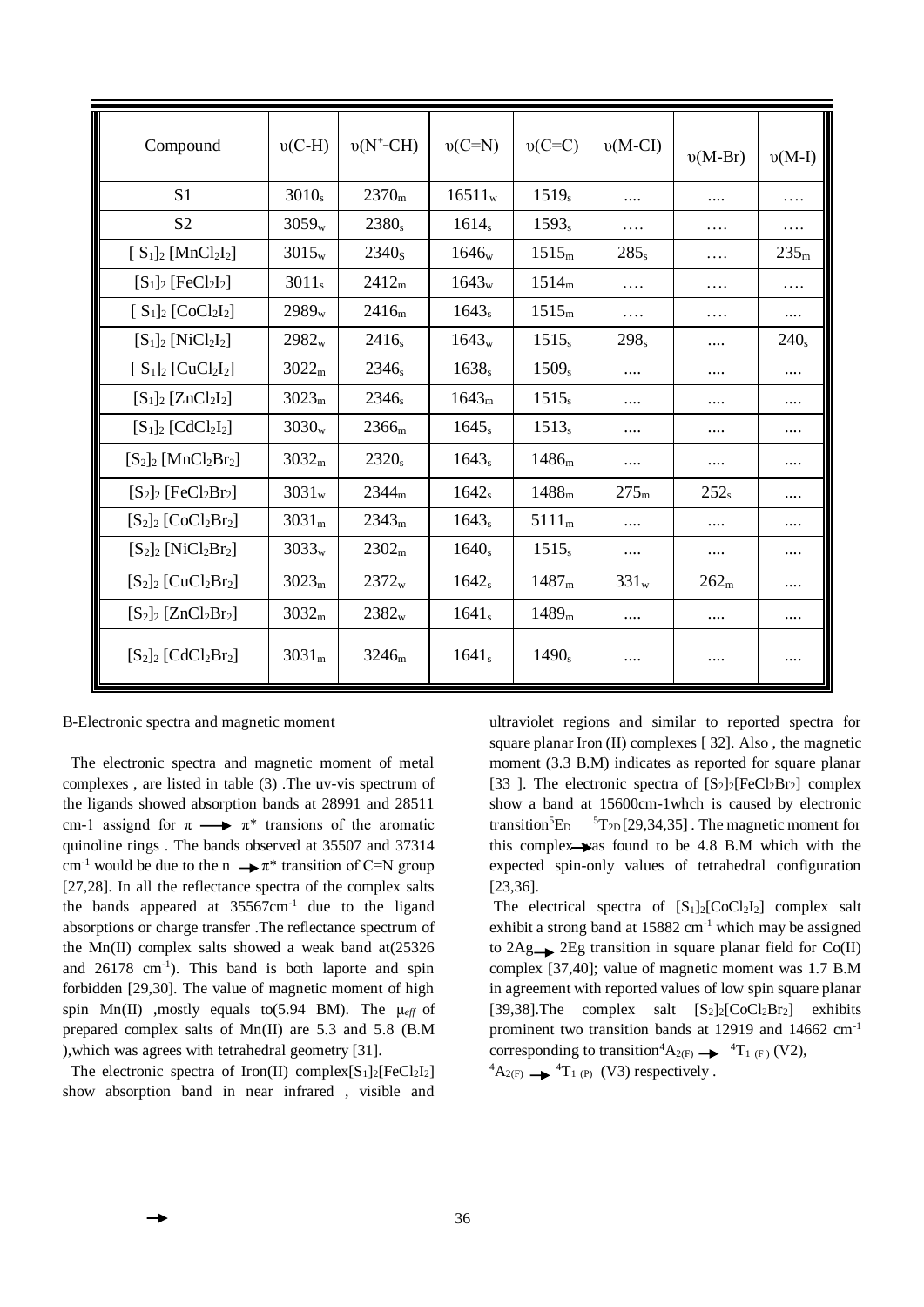Occurrence of these transition bands suggest a tetrahedral geometry proposed for the complex [41,42]. The magnetic moment value of complex was 4.8 B.M Support the tetrahedral geometry proposed for complex [43,44].

The electronic spectrum of  $[S1]_2[NiCl_2I_2]$  show a band at 23000 cm-1 which is attributed to <sup>2</sup>A<sub>1</sub>g  $\rightarrow$  <sup>2</sup>B<sub>2</sub>(g) transition [29,45] .This transition , as well as , the measured

value of the magnetic moment ( $\mu$ eff B.M) suggests square planar stereochemistry of complex [45].The complex salt  $[S_2]_2[NiCl_2Br_2]$  show a strong band at 15600 cm<sup>-1</sup> due to  ${}^{3}T_{1(F)}$  ${}^{3}T_{1(p)}$  (V 3) indicated a tetrahedral geometry [31]. This geometry is confirmed by a magnetic moment (2.8 BM) [46,47].

The electronic spectrum of  $[S1]_2$ [CuCl<sub>2</sub>I<sub>2</sub>] exhibit a band at 15800 cm<sup>-1</sup> which could be attributed to the <sup>2</sup>A<sub>1</sub>g  $\rightarrow$ <sup>2</sup>B<sub>2</sub>g transition characterized Cu(II) in a square planar geometry [28,48]. The square planar geometry of Cu(II) ion in the complex salt is confirmed by the measured magnetic moment 1.7 B.M [28,29,46]. The complex  $[S_2]_2$  [CuCl<sub>2</sub>Br<sub>2</sub>] exhibits a weak broad band in the visible region at 16200 cm<sup>-1</sup> assigned to transition <sup>2</sup>T<sub>2</sub>  $\rightarrow$  <sup>2</sup>E<sub>1</sub>in tetrahedral field [39,49].In which the magnetic moment value is close to a value for an unpaired at 1.93 B.M[50].

The Zn(II) and Cd(II) complex salts were expected diamagnetic with only charge transfer in the visible region [51].

| Table III                              |  |
|----------------------------------------|--|
| Electronic spectra and magnetic moment |  |
|                                        |  |

| Compound                                      | $\mu_{\text{eff}}$ (B.M) | $\pi \rightarrow \pi^*$ , $n \rightarrow \pi^*$<br>$C.T.$ $Cm^{-1}$ | $d \rightarrow d$<br>TransitionCm <sup>-1</sup> |
|-----------------------------------------------|--------------------------|---------------------------------------------------------------------|-------------------------------------------------|
| S <sub>1</sub>                                |                          | 28991, 35507                                                        |                                                 |
| S <sub>2</sub>                                |                          | 28511, 37313                                                        |                                                 |
| $[S1]_2$ [MnCl <sub>2</sub> I <sub>2</sub> ]  | 5.38                     | 28932, 35212                                                        | 25326                                           |
| $[S1]_2$ [FeCl <sub>2</sub> I <sub>2</sub> ]  | 3.3                      | 29412,35971                                                         | 12886                                           |
| $[S1]_2$ [CoCl <sub>2</sub> I <sub>2</sub> ]  | 1.7                      | 29411,35971                                                         | 15882                                           |
| $[S1]_2$ [NiCl <sub>2</sub> I <sub>2</sub> ]  | dia                      | 29761,37037                                                         | 23000                                           |
| $[S1]_2$ [CuCl <sub>2</sub> I <sub>2</sub> ]  | 1.7                      | 28818, 35460                                                        | 15800                                           |
| $[S1]_2$ [ZnCl <sub>2</sub> I <sub>2</sub> ]  | dia                      | 28985,37313                                                         |                                                 |
| $[S1]_2$ [CdCl <sub>2</sub> I <sub>2</sub> ]  | dia                      | 28921,35507                                                         |                                                 |
| $[S1]_2$ [CdCl <sub>2</sub> I <sub>2</sub> ]  | dia                      | 28921,35507                                                         |                                                 |
| $[S2]_2$ [MnCl <sub>2</sub> Br <sub>2</sub> ] | 5.8                      | 28901,35460                                                         |                                                 |
| $[S2]_2$ [FeCl <sub>2</sub> Br <sub>2</sub> ] | 4.8                      | 28901,35211                                                         | 15600                                           |
| $[S2]_2$ [CoCl <sub>2</sub> Br <sub>2</sub> ] | 4.8                      | 28901,35335                                                         | 12919,14662                                     |
| $[S2]_2$ [NiCl <sub>2</sub> Br <sub>2</sub> ] | 2.8                      | 28735,35460                                                         | 15600                                           |
| $[S2]_2$ [CuCl <sub>2</sub> Br <sub>2</sub> ] | 1.93                     | 27937,38314                                                         | 16200                                           |
| $[S2]_2$ [ZnCl <sub>2</sub> Br <sub>2</sub> ] | dia                      | 28511,35587                                                         |                                                 |
| $[S2]_2$ [CdCl <sub>2</sub> Br <sub>2</sub> ] | dia                      | 28570,37313                                                         |                                                 |

IV. **CONCLUS** ION

In this study we have reported the synthesis of isoquinolinium N-methyl and ethyl halides organic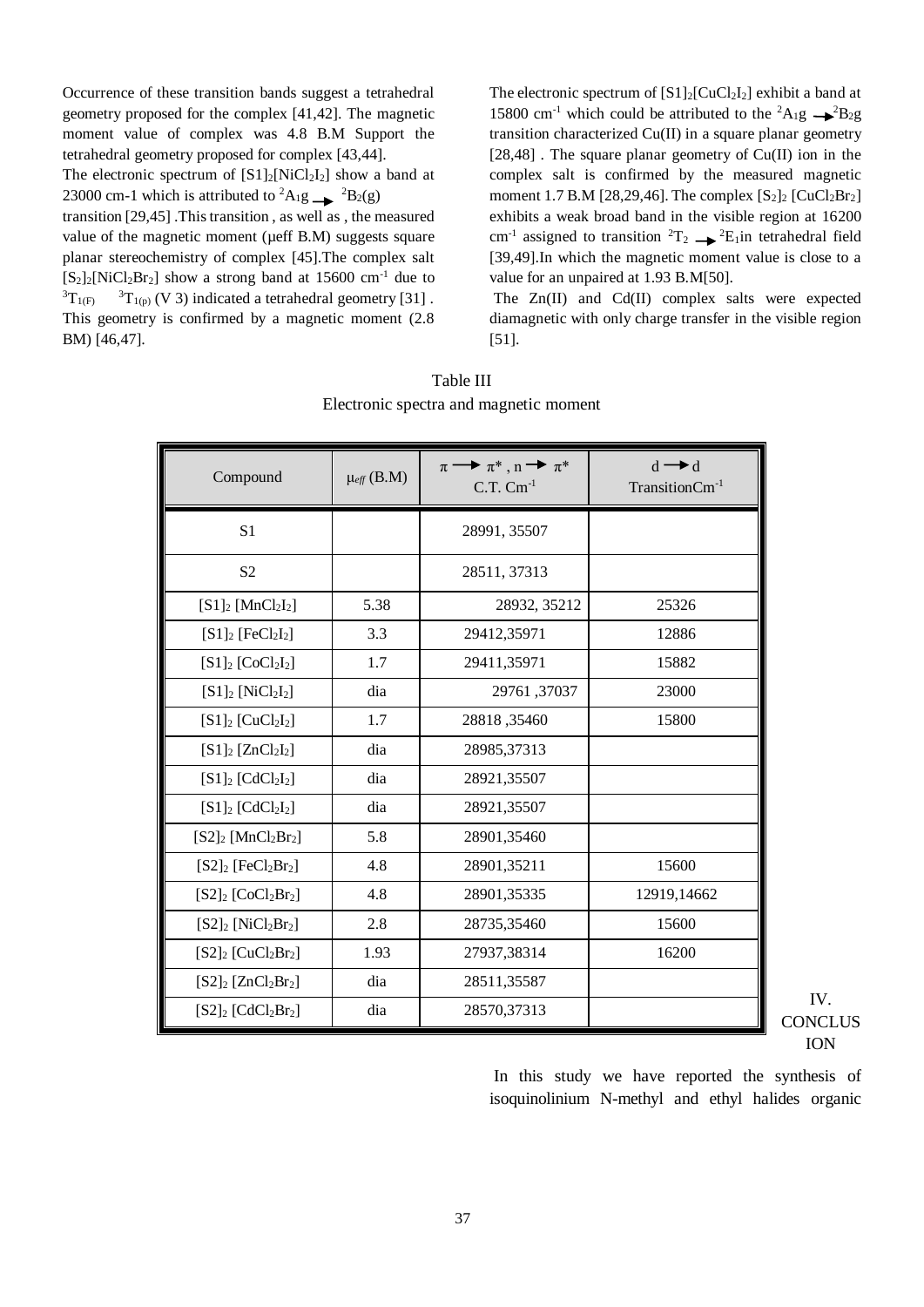salts. The series of new complex salts of type  $[S]_2[MC_2X_2]$  were prepared( S= organic salts , X=I or Br, M=Mn<sup>+2</sup>, Fe<sup>+2</sup>, Co<sup>+2</sup>, Ni<sup>+2</sup>, Cu<sup>+2</sup>, Zn<sup>+2</sup> and Cd<sup>+2</sup>). The physiochemical analysis such as IR , UV, spectroscopy, magnetic measurements, molar conductivity and elemental analysis were used to perform the geometry structure of these complex salts.

#### V. REFERENCES

- [1] K.Binnemans, Ionic liquid crystals. Chem..Rev.,2005 , 105 , 4148-4200.
- [2] J. Ding and D.W. Armstrong ,Chirality, 2005 ,17,281—292.
- [3] P. Wasserscheid and T .welton , Ionic Synthesis, Wiley-VCH VerlagGmbts and CO.KGaA weirheim ,2003
- [4] R. Sheldon , chem. Comm.2001 ,2399-2407.
- [5] I.J .Lin and K.S.Vasam, J. Organomet. Chem. , 2005, 690 ,3498 – 3512.
- [6] C . K .Lee ,H.H. Peng and I. J- Lin, Chem. Mat . ,  $2004, 16, 530 - 536$
- [7] M. Hasan , I. V. KoƵhevnikv ,M.R . Siddique and A. steiner , Inorg . chem. , 1999 , 38 , 5637 -5641.
- [8] C.Hardacre, J.D.Holbrey , P.B.MC Cormac , S.C. Mcmath, M. NieuwenhuyZem and K.R.-seddon ,J. Mat . chem. Chem. ., 2201, 11, 346-350.
- [9] M . Atanasov , C.Rouzy . P .Baetting and E. Daul, Intern. J . Quantum chem., 2005 ,102,119.
- [10] Y.Kim , y.Lee , S. K. Kang and S. Choi , Bull. Korean Chem.. Soc , 2002 , 23 , 1321.
- [11] V. Lozano and P.G. J . Joves , Crystal Struc. Commun . , 2004 , 60 ,657.
- [12] A. Luque , J.Sertucha,O. Castillo and P. Roman , polyhedron ,2002,21 , 19
- [13] A. Marzotto . D.A. Clemente ,F . Benetollo and G.Valle , Polyhedron, 2001 ,20 , 171 .
- [14] A. Luque, j. Sertucha, L.LeZama, T.Royo, and P.Romon, J.Chem.Soc.Dalton Trans.,1997,847
- [15] M.A Hitchman and P.J. Cassidy .Inory.Chem,1979,18,1745.
- [16] Z.M.Jin, N.Shun, Y.P.Lu, M.L.Hu, Acta. cryst. C., 2005, 61,1
- [17] L-shen, Acta.cryst.C., 2005, 16, 1
- [18] S.M .Ahmed and D.A.Ismail, J.Surfactant,Deterg.,2008,11,231-235.
- [19] N.H. Furman, 'Standard methods of chemical Analysis' ,7th ed.DvanNostrandCompany,Inc.New Jersy,1962.
- [20] W-J-Geary, Coord. Chem..Rev.7,81 (1971).
- [21] J.V.Quaglinany, J.Fujito and G.Iranz, J.Am.chem.Soc,83,3770 (1961)
- [22] L.J.Rellamyl ;' The Infrared spectra of complex molecules', Chapman , London(1978)
- [23] S.A.Shaker, Y.Farina and A.A. salleh, European Journal of Scientific Research,33,94PP- 702- 709(2009).
- [24] R.K.Verma, B.K.Mishar and K.C. Satplathy, Assian J.Chem,2,365(1997)
- [25] N-Na.Kamoto, Infrared Spectra of Inorganic Coordination Compounds,' 4thed.Wiley, Inter science, New York (1986)
- [26] K.Nakanishi, Infrared Absorption Spectroscopy,1st ed, Nankodo, Japan,(1961).
- [27] J.R.Dyer, "Applications of Absorption Spectroscopy" of Organic Compounds". PrenticHall,London, (1961).
- [28] N.H.Al-Shaalan, Molecules,16,8629-8645 (2011)
- [29] A.B.P. Lever, 'Inorganic Electronic Spectroscopy', 2ndED , Elsevier, Amsterdam(1984).
- [30] N.H. Al-Shaalan, Molecules,12,(1080-1091) (2007)
- [31] F.A. Cotton and G. Wilkinson, 'Advanced Inorganic Chemistry ', 5thEd , Interscience,New York (1988).
- [32] D.Nicholls,The Chemistry of Iron,cobalt and Nickel, Pergamon press, Oxford ,1st Ed.(1975).
- [33] L.F.Larkworthy, J.M.Murphy and D.T phillips, Inorg, .Chem ,. 7, 1436 (1968).
- [34] M. Al-Hashimi ,and B.M. Sarhan ,Iraqi,J.Chom.,28,pp 1-11 (2002) .
- [35] F.S. Duward and P.W. AlKis "Inorganic chemistry, Oxford university press (1990)
- [36] D.Nicholls ,"Complexes of first transition elements (1984).
- [37] Y. Nishida and s. kida, Inorg. Nucl.Chem.Lett., 7,325,(1971).
- [38] V.P. Singh and A.Katiyar, Journal of Enzyme Inhibition and Medicinal Chemistry ,24 (2),577- 588(2009)
- [39] S. Singh and C. Kain, Bull. Chem. Soc. (Jap.), 62,3328 (1968).
- [40] R. C. Aggarwal, N.Singh and S. Singh, Indian J.Chem.,21A,161(1983)
- [41] E.S.Raper and T.L.Brooks,J.Inorg. Nucl., Chem., 39,2163(1977)
- [42] L.V. Gavali and P.P. Hankarep, Journal of phusicals sciences,11,147-1553(2007).
- [43] B.N. Mathal and B.N. Raut, The pharma Innovation Journal ,4(7),1-5(2015).
- [44] R.L.Carlin, Transition Metal chemistry 1:1 (1905).